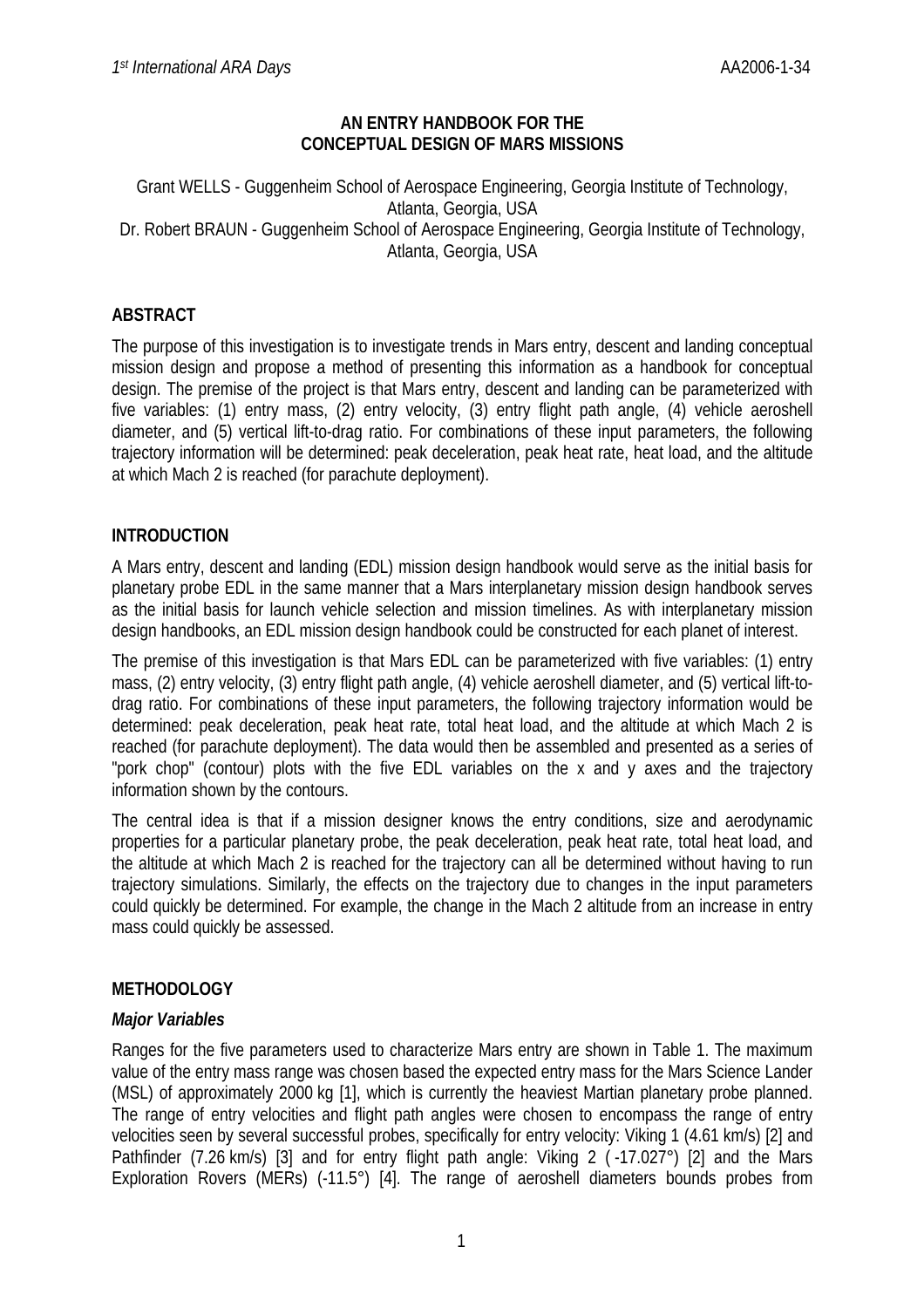Pathfinder (2.65 m) [3] to the largest probe which can pass through the environmental test chamber at the Jet Propulsion Laboratory (approximately 4.5 m allowing for handling equipment). The range of vertical lift-to-drag ratios encompasses ballistic entry (0) to a possible maximum value for blunt bodies  $(0.5)$ .

Since both entry mass and aeroshell diameter are independent parameters in this investigation, a wide ballistic coefficient range is assessed as shown in Table 2. An alternative approach to this investigation might have been to use either entry mass or diameter as one independent variable and a packing density as the other variable. Packing density is a measure of how much mass could be put into an aeroshell of a given shape. The packing density could be used to determine either the aeroshell diameter for a given entry mass (by photographically scaling the aeroshell), or the entry mass for a given diameter of the aeroshell (by increasing the mass until the desired packing density was reached). The shaded ballistic coefficients in Table 2 show the range of values for a low packing density based on Viking and a high packing density based on MER.

|                 | Table 1: Ranges for the variables used to characterize Mars entry. |             |           |
|-----------------|--------------------------------------------------------------------|-------------|-----------|
| Input Parameter | Minimum                                                            | Maximum     | Increment |
| FntryMasc(kn)   | ንበበ                                                                | <u>ንበበበ</u> | ንበበ       |

| <b>INDUCT CONTIGATION</b>   | <u>IVIII III I IUI I I</u> | <u>MCAILIUIL</u> | <u>HIGITUCHI</u> |
|-----------------------------|----------------------------|------------------|------------------|
| Entry Mass (kg)             | 200                        | 2000             | 200              |
| Entry Velocity (km/s)       |                            |                  |                  |
| Entry Flight Path Angle (°) | -15                        | -10              | ს.ხ              |
| Aeroshell Diameter (m)      |                            |                  |                  |
| Lift-to-Drag Ratio          |                            | 9.5              |                  |
|                             |                            |                  |                  |

| Ballistic Coefficient (kg/m <sup>2</sup> ) |      |                |       | Diameter (m) |      |
|--------------------------------------------|------|----------------|-------|--------------|------|
|                                            |      | $\overline{2}$ | 3     | 4            | 5    |
|                                            | 200  | 37.9           | 16.8  | 9.5          | 6.1  |
|                                            | 400  | 75.8           | 33.7  | 18.9         | 12.1 |
|                                            | 600  | 113.7          | 50.5  | 28.4         | 18.2 |
|                                            | 800  | 151.6          | 67.4  | 37.9         | 24.3 |
| Mass (kg)                                  | 1000 | 189.5          | 84.2  | 47.4         | 30.3 |
|                                            | 1200 | 227.4          | 101.1 | 56.8         | 36.4 |
|                                            | 1400 | 265.3          | 117.9 | 66.3         | 42.4 |
|                                            | 1600 | 303.2          | 134.7 | 75.8         | 48.5 |
|                                            | 1800 | 341.0          | 151.6 | 85.3         | 54.6 |
|                                            | 2000 | 378.9          | 168.4 | 94.7         | 60.6 |

### **Table 2: Ballistic coefficients based on entry mass and aeroshell diameter.**

Shaded values show the range of values for a low packing density based on Viking and a high packing density based on MER.

# *Commonalities between Trajectory Simulations*

All 15,840 trajectories were simulated using the Program to Optimize Simulated Trajectories (POST) [5]. Each planetary probe was assumed to have a constant hypersonic drag coefficient of 1.68 [6] typical of 70° sphere-cone planetary probes. The vertical lift coefficient for the vehicle was determined by multiplying the drag coefficient with the vertical lift-to-drag ratio. For vehicles in banked flight, the lift coefficient would represent the portion of lift in the vertical direction.

All trajectory simulations used a common atmosphere. The atmospheric density on Mars varies significantly with time-of-year, time-of-day, dust-level (atmospheric opacity) and latitude. To account for the effects of each of these variables, a design atmospheric density profile was constructed from approximately one-thousand runs of Mars-GRAM 2005 [7] in which month, time of day, dust level, and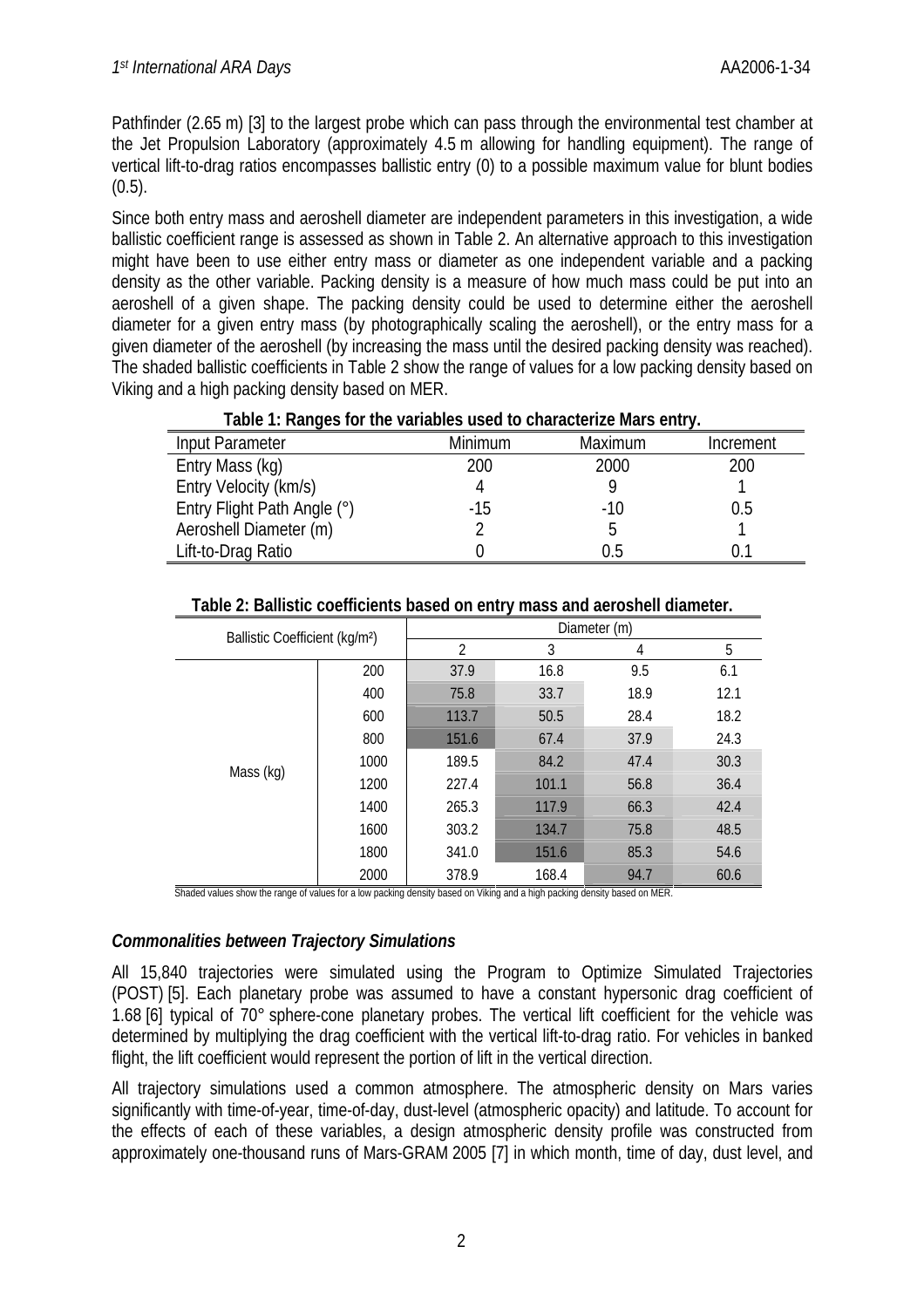latitude for the years of 2030 and 2031 were randomly varied. The results of the Mars-GRAM runs covered the range of densities shown in Figure 1.

A cumulative distribution function of density was constructed for 0 km MOLA. The density at the 30% point on the 0 km cumulative distribution function (0.0124 kg/m<sup>3</sup>) as shown in Figure 1 was chosen as the basis for the atmosphere. The atmosphere from the Mars-GRAM runs having a 0 km density of 0.0124 ka/m<sup>3</sup> with the lowest 4 km density was then chosen for this investigation. The resulting atmosphere (shown in Figure 2) was chosen for this investigation.



**Figure 1: The range of densities resulting from over 1000 runs of Mars-GRAM 2005.** 



### **Figure 2: Martian atmospheric density profile used for trajectory simulations.**  *Plots of Trajectory Data*

After a trajectory for one combination of the input variables shown in Table 1 was run, the peak deceleration, peak heat rate, heat load, and Mach 2 altitude (for parachute deployment) were recorded. This data was then plotted against two of the major input variables (e.g. entry mass and flight path angle), while the other three major input variables (e.g. entry velocity, aeroshell diameter, and lift-todrag ratio) were held constant. The data takes the form of contours in the plot such as that shown in Figure 3 for peak deceleration.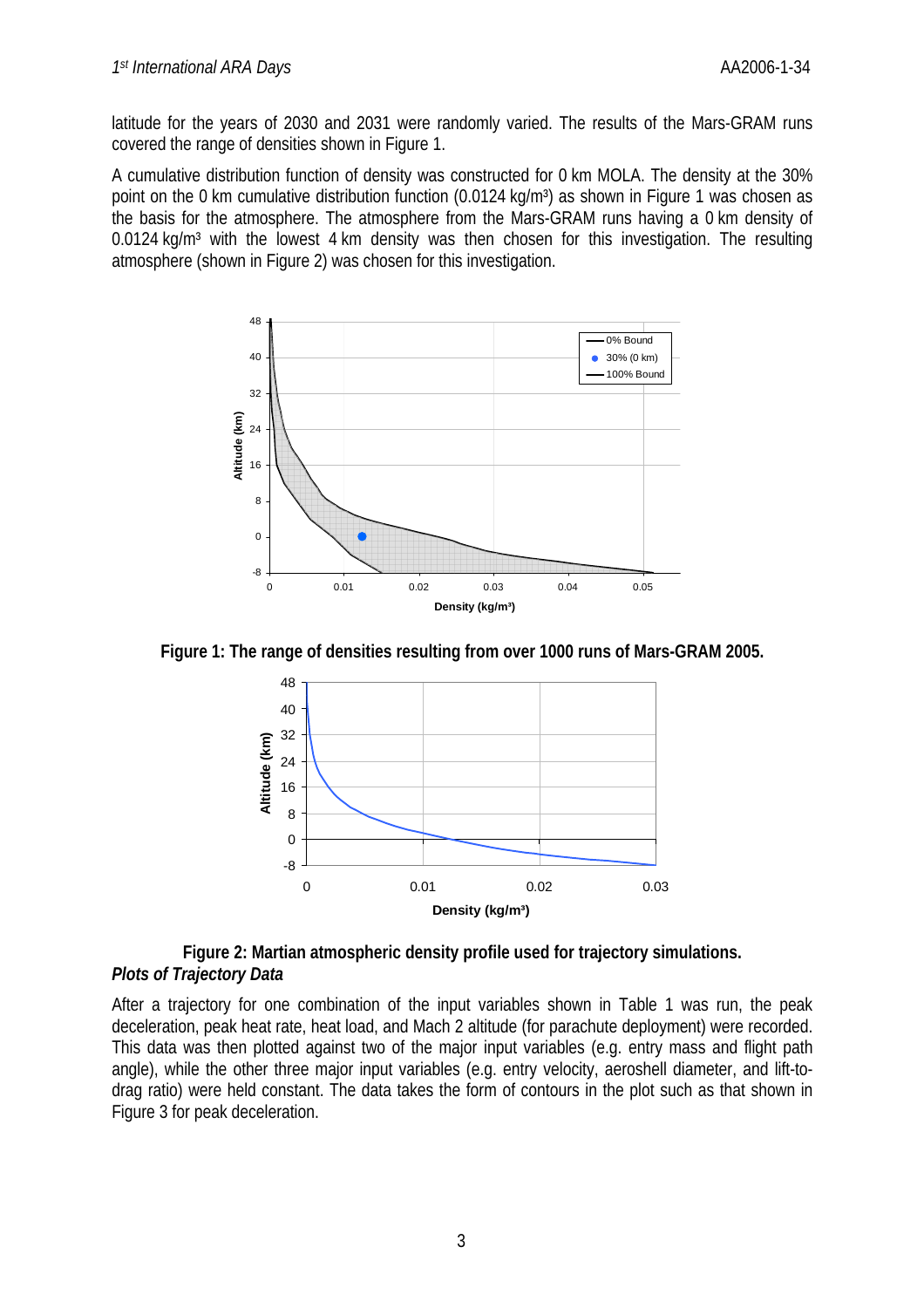

**Figure 3: An example plot of peak deceleration. The blank region between 800 and 2000 kg and -10° and -10.5° represents a region where the trajectory showed the probe skipping out of the atmosphere for a flight path angle of -10°, so contours cannot be plotted in this region.** 

Intersections of the gridlines on the contour plots show the specific points for which a trajectory simulation was run. Blank regions of the contour plots indicate combinations of major variables for which the simulations showed the probe skipping out of the atmosphere. Data was not recorded for cases which skipped out of the atmosphere. In order for contours to be plotted in any rectangular region bounded by the gridlines, the cases at the four vertices cannot have skipped out of the atmosphere, so contours cannot be plotted in these regions as shown in Figure 4.

For example, in Figure 3, the contour plot shows how peak deceleration varies with entry mass and flight path angle when entry velocity is held constant at 5 km/s, aeroshell diameter is held constant at 3 m, and the lift-to-drag ratio is held constant at 0.1. For this particular combination of entry velocity, aeroshell diameter, and flight path angle, the -10° flight path angle cases with masses from 1000 kg to 2000 kg skipped out of the atmosphere.



**Figure 4: Contour plots require successful entries for each of the four cases bounding regions of the plot.**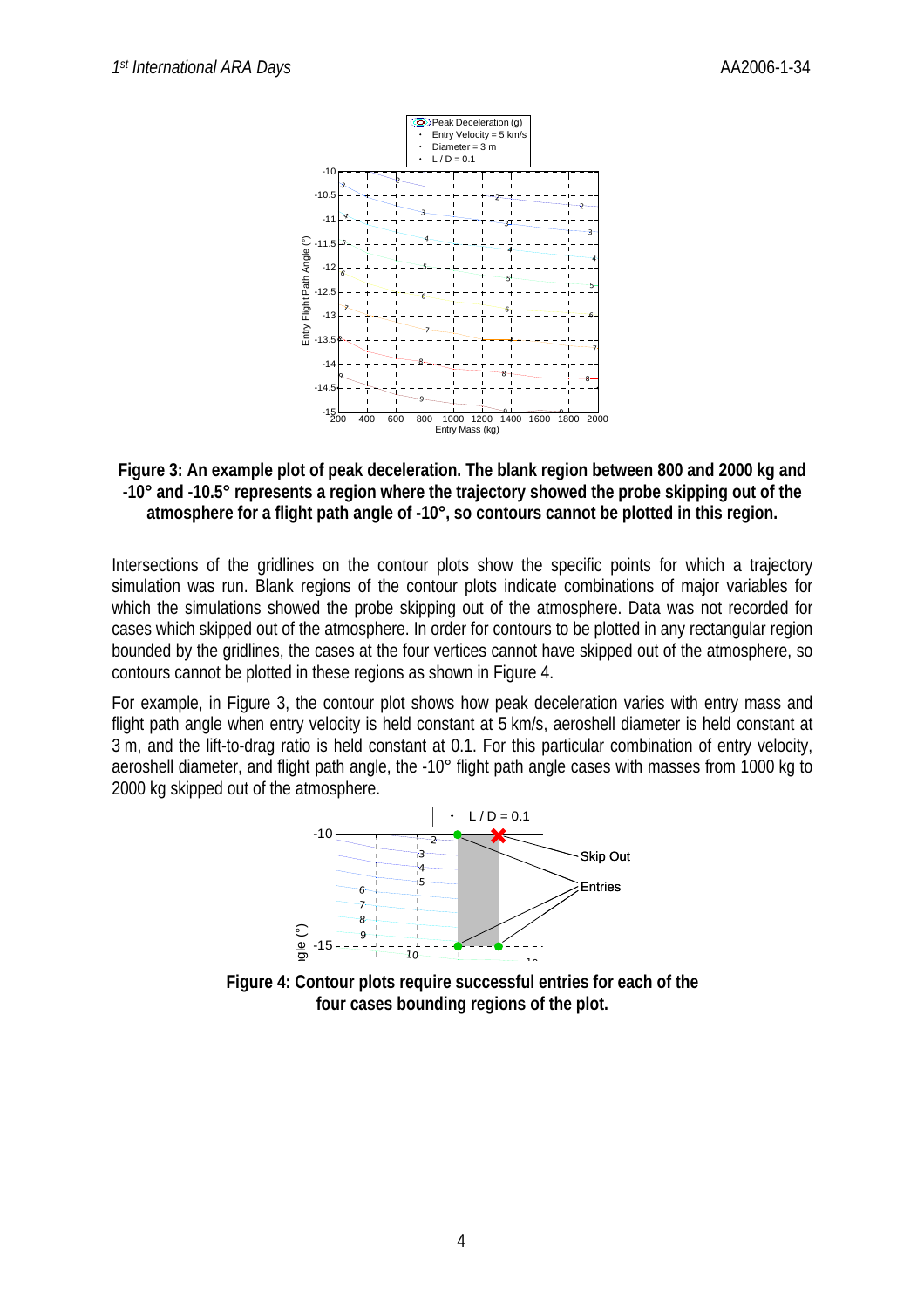

### **Figure 5: An example plot of Mach 2 altitude. Mach 2 altitudes below -8 km were not plotted as the lowest point on Mars, located in Hellas Planitia, has an altitude of -8.18 km. [9]**

The lowest point on Mars [9] has an elevation of -8.18 km, so Mach 2 altitudes lower than -8 km were not plotted on the contour plots as shown in Figure 5.

# **RESULTS**

The following paragraphs discuss some trends that can be seen in the results of the trajectory simulations. A sampling of the contour plots for peak deceleration, peak heat rate, heat load, and Mach 2 altitude are shown below. Note that plots were generally not made for combinations of variables which did not result in any successful entries (e.g. skip-out trajectories) that could be presented as a contour plot.

### *Peak Deceleration*

As can be seen from Figure 6, peak deceleration is generally not a strong function of entry mass when the entry velocity, aeroshell diameter, and lift-to-drag ratio are all fixed. Entry flight path angle, however, does significantly affect the peak deceleration of the entry trajectory when the other three major variables are fixed. Figure 7 shows that peak deceleration is also a strong function of entry velocity in addition to entry flight path angle for a fixed entry mass, aeroshell diameter, and lift-to-drag ratio. However, for an entry flight path angle of approximately -12.7° in this investigation, peak deceleration is somewhat independent of entry velocity.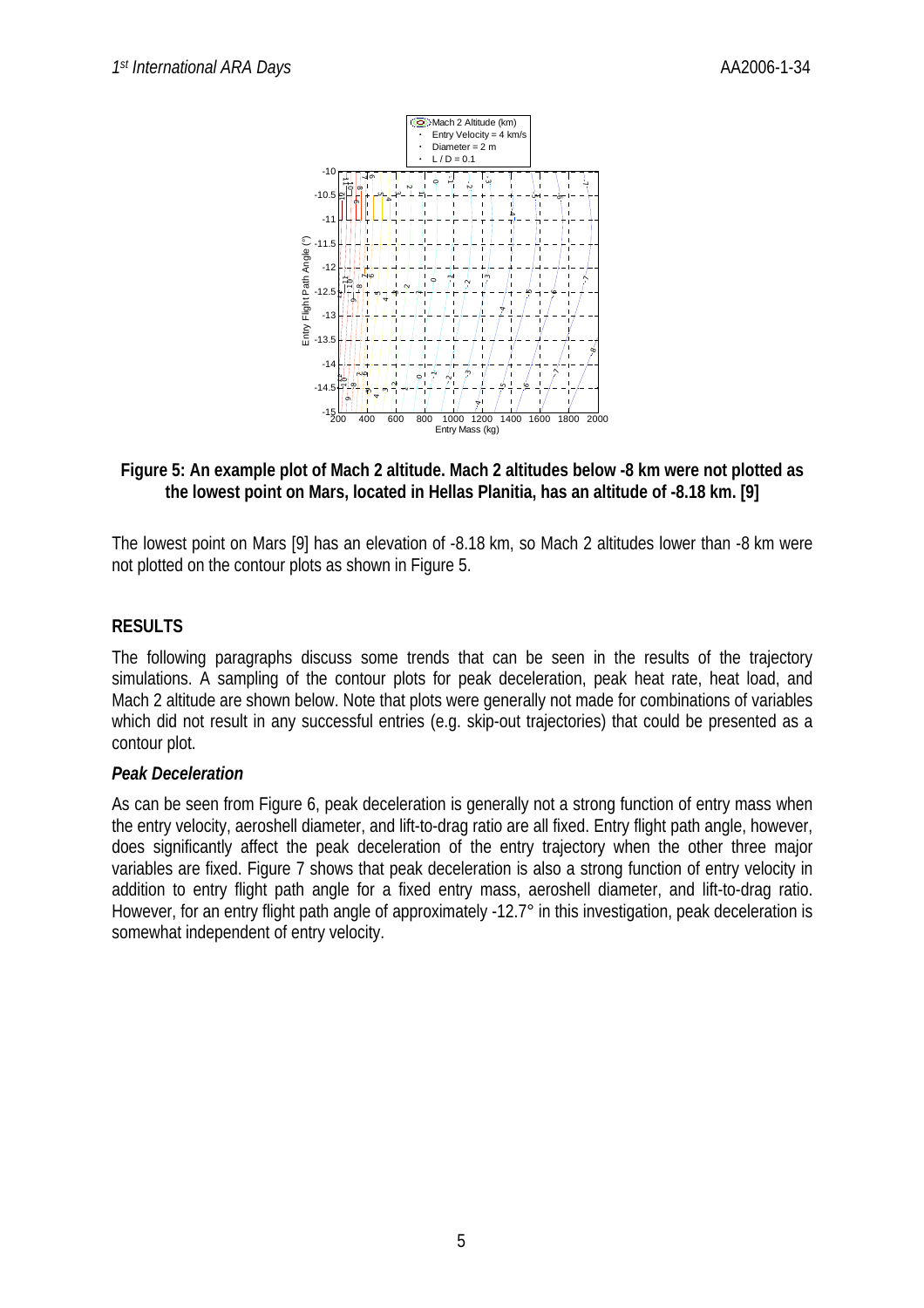





**Figure 7: Peak deceleration as a function of entry velocity and flight path angle.** 

#### *Peak Heat Rate*

The laminar stagnation point heat rate was calculated for each trajectory. Radiative effects were included for entry velocities above 6 km/s. [8] Peak heat rate increases with entry mass and slightly increases with entry flight path angle as shown in Figure 8 for a fixed entry velocity, aeroshell diameter, and lift-to-drag ratio. Increasing entry velocity significantly increases peak heat rate as depicted in Figure 9 for a fixed entry mass, aeroshell diameter, and lift-to-drag ratio. This is as expected since the major variables affecting heat rate are velocity, atmospheric density and the stagnation point radius.



**Figure 8: Peak heat rate as a function of entry mass and flight path angle.** 



**Figure 9: Peak heat rate as a function of entry velocity and flight path angle.** 

### *Heat Load*

Figure 10 shows that heat load increases with entry mass and decreases with steepening of the entry flight path angle. As entry mass increases, heat load increases more quickly with entry mass at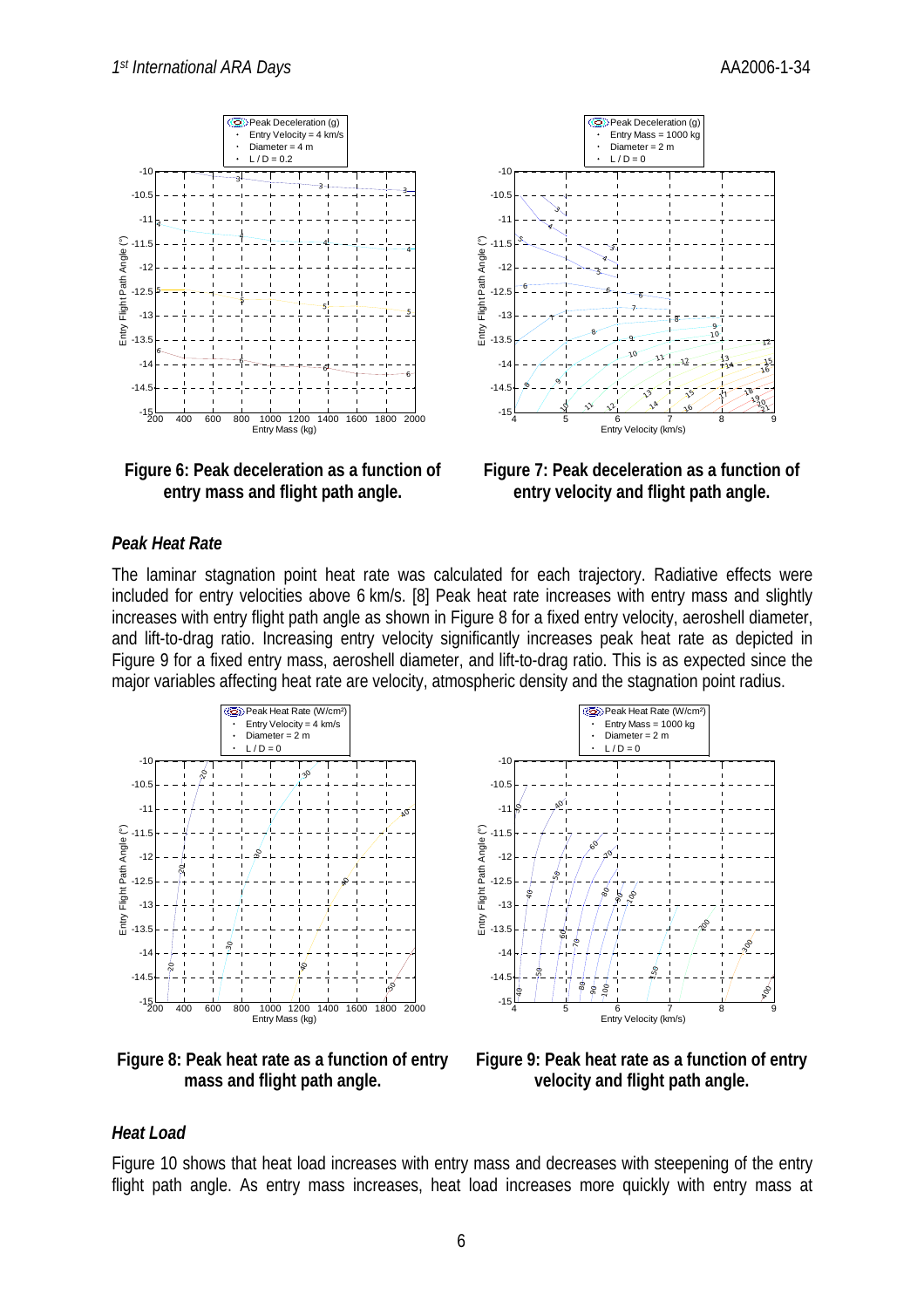shallower entry flight path angles than at steeper flight path angles. Figure 11 also shows that heat load increases with both entry velocity and shallower flight path angles, though more so with entry velocity, due to the higher heat rates experienced by the planetary probe, for a fixed entry mass, aeroshell diameter, and lift-to-drag ratio.



**Figure 10: Heat load as a function of entry mass and flight path angle.** 



**Figure 11: Heat load as a function of entry velocity and flight path angle.** 

# *Mach 2 Altitude*

Figure 12 shows that the altitude at which Mach 2 is reached is strongly affected by the entry mass and less significantly affected by entry flight path angle when entry velocity, aeroshell diameter, and the liftto-drag ratio of the planetary probe are all fixed. Figure 13 also shows that the Mach 2 altitude generally increases as the aeroshell diameter of the probe increases. The larger diameter allows the planetary probe to slow down higher in the atmosphere and remain at a higher altitude when Mach 2 is reached.



**Figure 12: Mach 2 altitude as a function of entry mass and flight path angle.** 



**Figure 13: Mach 2 altitude as a function of aeroshell diameter and entry flight path angle.**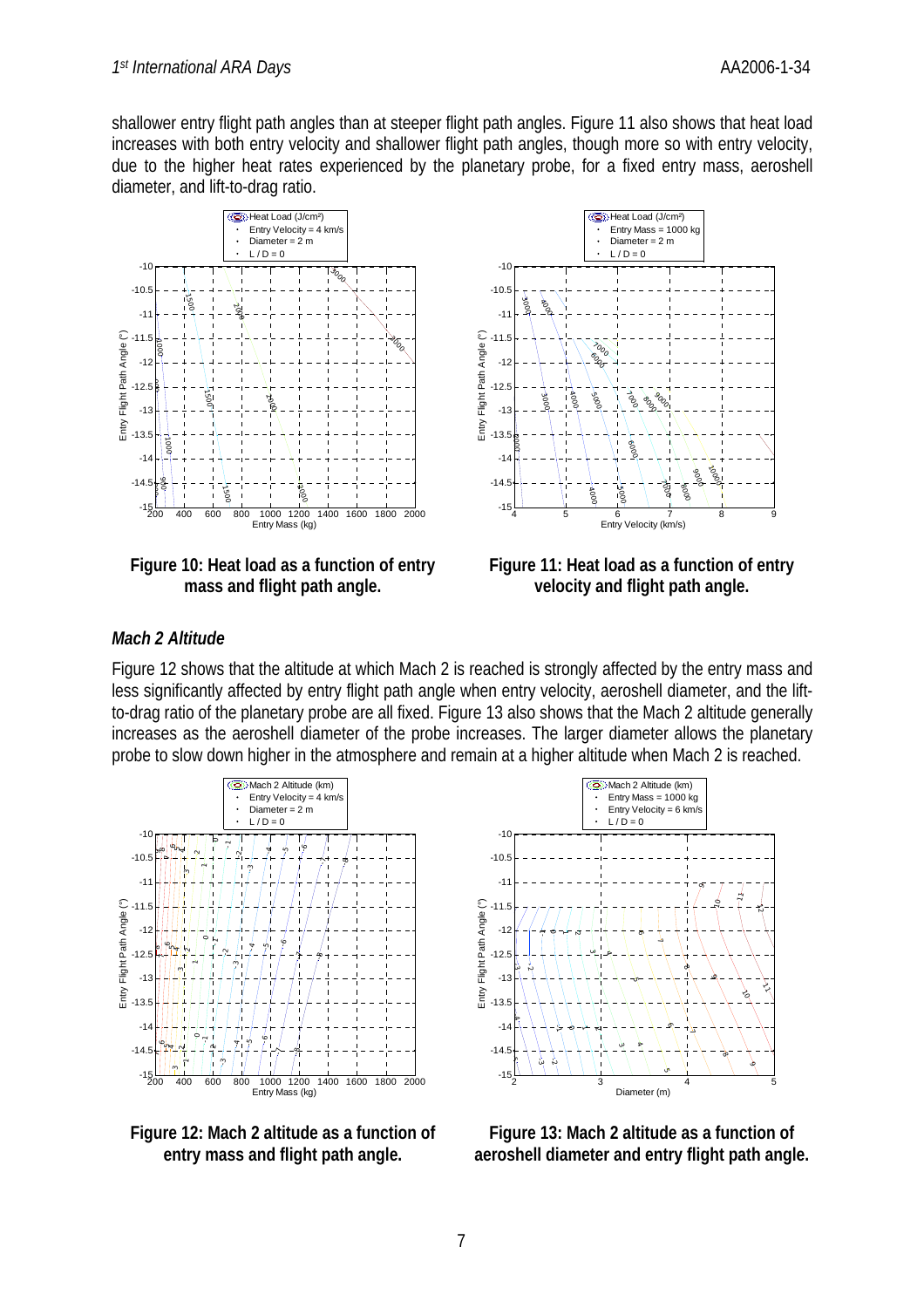## *Conceptual Design*

Once trajectory data has been compiled, as in this investigation, the data can be used to generate contour plots showing how design variables such as entry mass and lift-to-drag ratio can affect peak deceleration and peak heat rate. Table 3 lists design parameters for a conceptual Mars probe.

| old of Example parameters for a conceptual importi |       |
|----------------------------------------------------|-------|
| Parameter                                          | Value |
| Entry Mass (kg)                                    | 200   |
| Entry Velocity (km/s)                              |       |
| Entry Flight Path Angle (°)                        | -15   |
| Aeroshell Diameter (m)                             |       |
| Lift-to-Drag Ratio                                 |       |
|                                                    |       |

| Table 3: Example parameters for a conceptual mission. |
|-------------------------------------------------------|
|-------------------------------------------------------|

Contour plots specific to this conceptual mission, such as Figure 14 and Figure 15, show how changes in entry parameters can affect this conceptual mission. Note that the red dot in each figure represents the baseline mission. For example, Figure 14 shows how increasing the flight path angle can impact peak deceleration, while Figure 15 shows that changing the entry mass will affect the peak heat rate, but changing the lift-to-drag ratio in the vertical direction will not significantly change the peak heat rate.



**Figure 14: How entry mass and flight path angle can impact the peak deceleration of a conceptual mission.** 





### **CONCLUSIONS**

Contour plots (or pork-chop plots as they are called by interplanetary mission designers) can be used to study trends in entry trajectories when major variables change. However, the number of independent major variables is more than can easily be represented in 2- or 3-dimensional plots, which makes looking at the effects of multiple variables difficult. Collections of contour plots such as those shown in this investigation can form the basis of entry mission design handbooks (the equivalent of interplanetary mission design handbooks). The contour plots in these handbooks can be general, or tailored to specific missions as shown in Figure 14 and Figure 15.